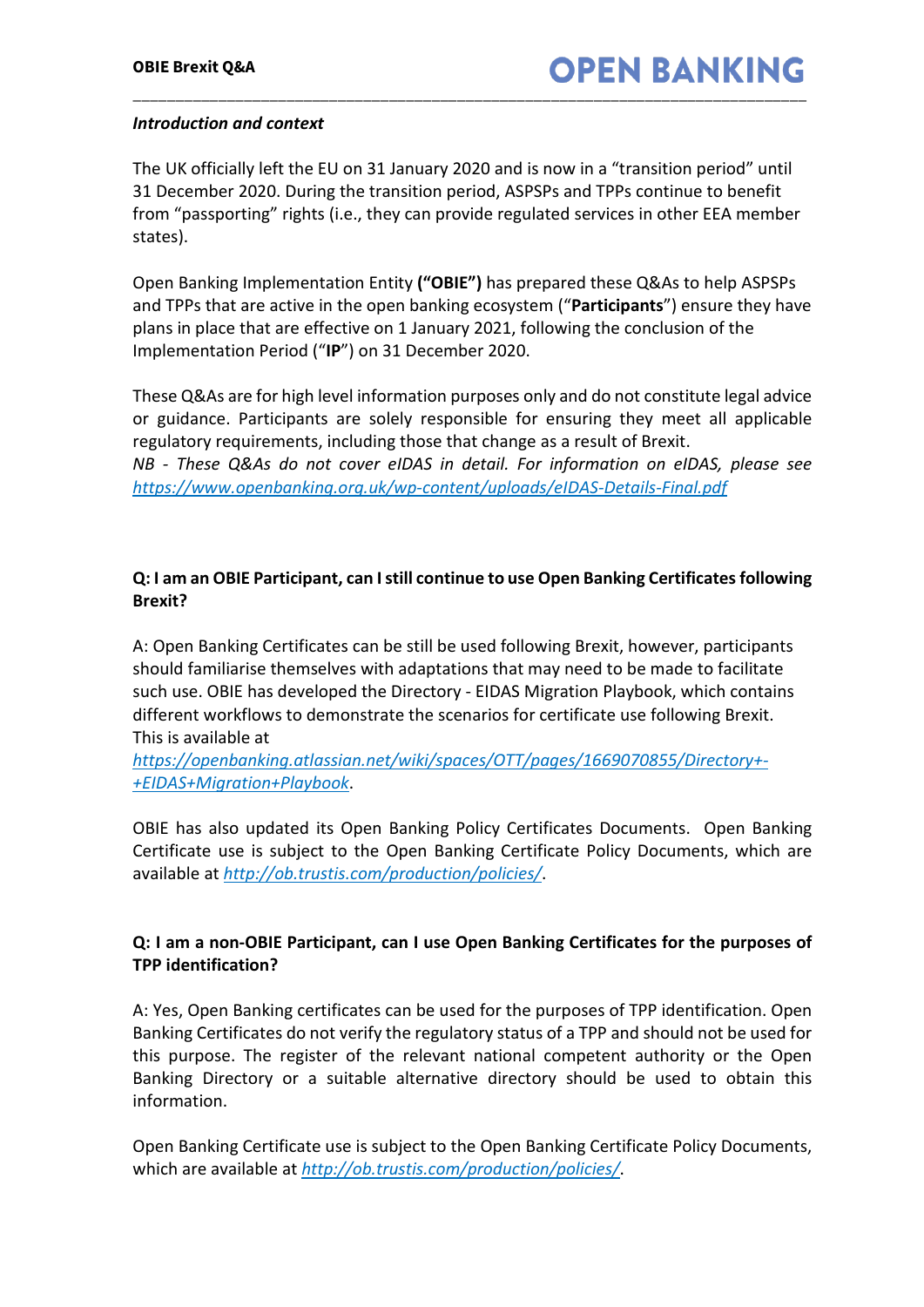### **Q: Given that the UK will no longer be in the EEA, will the OBIE Standard continue to enable compliance with EEA regulations (including PSD2, the SCA-RTS and EBA Guidelines and Opinions)?**

**A:** Yes, OBIE will continue to undertake horizon scanning of both the EEA and UK regulatory landscapes to ensure that the OBIE Standard is able to support compliance in both areas**.**

# **Q: I am an EEA ASPSP using the OBIE Directory to check regulatory permissions and validity of eIDAS certificates for EEA TPPs. Will this service still be available?**

**A:** Yes, OBIE will continue to provide permission checks for EEA TPPs operating within the EEA, as well as the associated checks for Qualified Trust Service Providers **("QTSPs")** and eIDAS certificates.

# **Q: I am an EEA Participant passporting into the UK and I wish to continue to do business in the UK. Will I be affected?**

**A:** Participants that have previously passported from an EEA Member State to the UK may continue to provide their services in the UK provided they take steps to benefit from the FCA's Temporary Permissions Regime ("**TPR**") within the relevant timeframes. Notification to the FCA for TPR reopened on 30 September 2020 and closes on 30 December 2020. EEA Participants that have not yet done so are strongly encouraged to submit their notifications as soon as possible. The TPR regime will allow EEA Participants to continue to do business in the UK as normal for a "limited period".

### **Q: I am an EEA Participant passporting into the UK and I want to run off existing contracts in the UK. Will I be affected?**

**A:** EEA Participants that need to fulfil existing obligations in the UK but intend to exit the UK market can wind down their business in the UK under the Financial Services Contracts Regime (FSCR), provided their activities are limited to fulfilling pre-existing contracts. You do not need to apply to the TPR to do this.

### **Q: I am a UK Participant passporting into another EEA country. Will I be affected?**

**A:** Yes, and OBIE is not aware of any equivalent to the FCA's Temporary Permissions Regime having been confirmed by any other regulatory authorities, save for Gibraltar (see below). UK Participants that want to continue to do business in any EEA member state after the IP should familiarise themselves with the requirements of the relevant national regulators to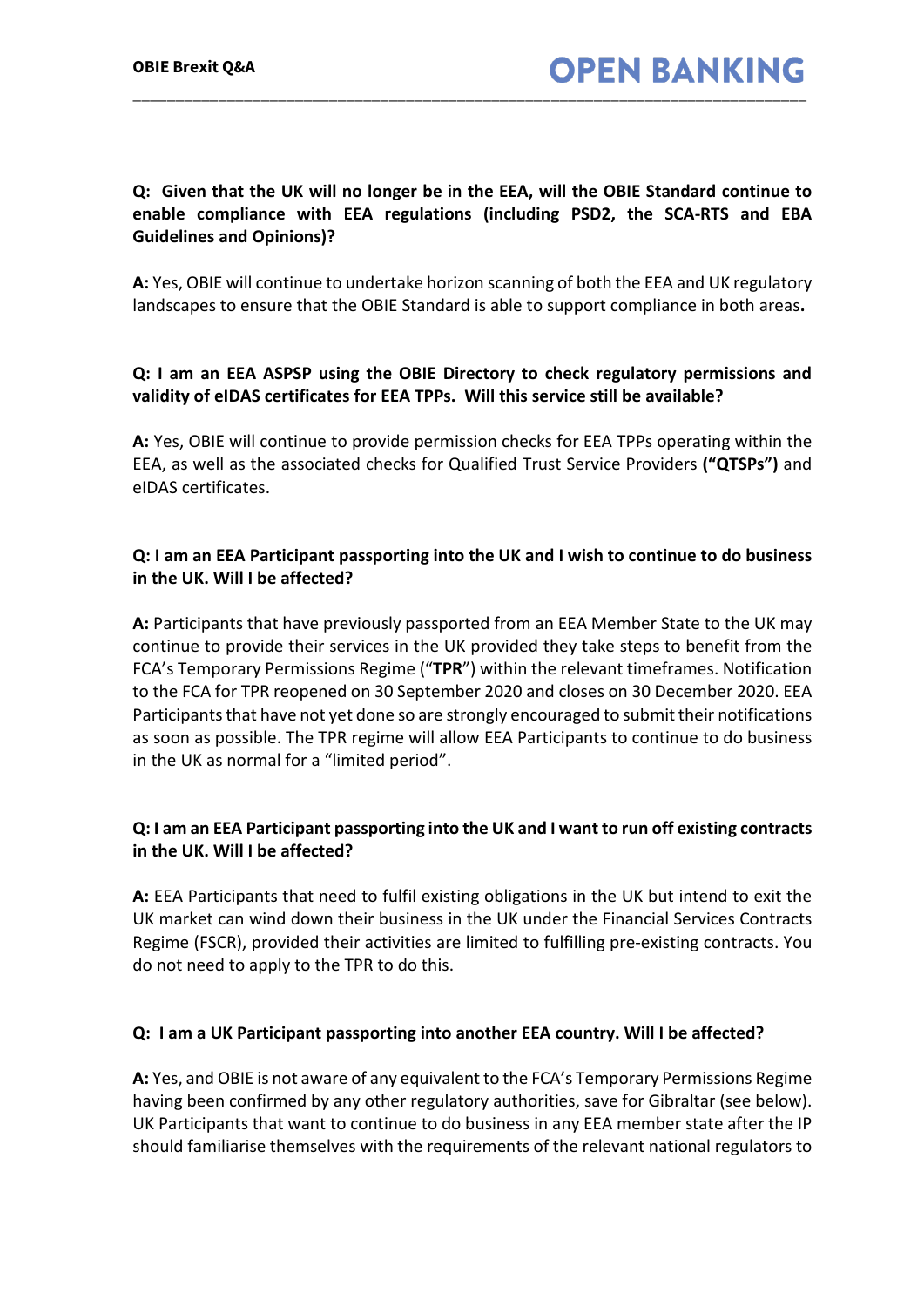ensure that they have the required permissions. This may require the establishment of an EEA branch or other EEA presence.

There are a number of UK Participants who currently passport into one or more EU member states (including the Republic of Ireland) for whom OBIE carries out specific status checks via the OBIE Directory. These participants are strongly encouraged to ensure they have the required regulatory permissions to continue to operate in the OBIE ecosystem for those jurisdictions after 31 December 2020.

#### **Q: I am an EEA/ UK Participant providing services to Gibraltar. Will I be affected?**

**A:** UK Participants passporting into Gibraltar only (i.e. and not to any other EEA member state) will be unaffected at the end of the IP and can continue to use the OBIE Services as they do today.

EEA Participants that currently passport into Gibraltar can continue to operate for a 'timelimited period' under a TPR with the Gibraltar Financial Services Commission **("GFSC").** EEA Participants are encouraged to visit the GFSC website to ensure that they have completed to required forms.

# **Q: Are there any other open banking related issues I should be considering as a result of Brexit?**

**A:** Participants are encouraged to conduct a thorough impact assessment to identify any important issues that may impact their organisation as a result of Brexit. One area of particular interest relates to GDPR and possible data privacy implications. The Information Commissioner's Office **("ICO")** has developed a helpful tool on how to keep data flowing from the EEA to the UK. For more information you can visit the ICO website at: [https://ico.org.uk/for-organisations/data-protection-at-the-end-of-the-transition](https://ico.org.uk/for-organisations/data-protection-at-the-end-of-the-transition-period/keep-data-flowing-from-the-eea-to-the-uk-interactive-tool/)[period/keep-data-flowing-from-the-eea-to-the-uk-interactive-tool/](https://ico.org.uk/for-organisations/data-protection-at-the-end-of-the-transition-period/keep-data-flowing-from-the-eea-to-the-uk-interactive-tool/)

----------------------------------------------------------------------------------------------------------------------

The following links provide additional information.

| <b>Publication</b>             | Link                                                 |
|--------------------------------|------------------------------------------------------|
| FCA temporary                  | https://www.fca.org.uk/brexit/temporary-permissions- |
| permissions regime             | regime                                               |
| publication                    |                                                      |
| <b>FCA statement on FSCR</b>   | https://www.fca.org.uk/news/statements/financial-    |
|                                | services-contracts-regime                            |
| <b>FCA Brexit publications</b> | https://www.fca.org.uk/brexit                        |
|                                |                                                      |